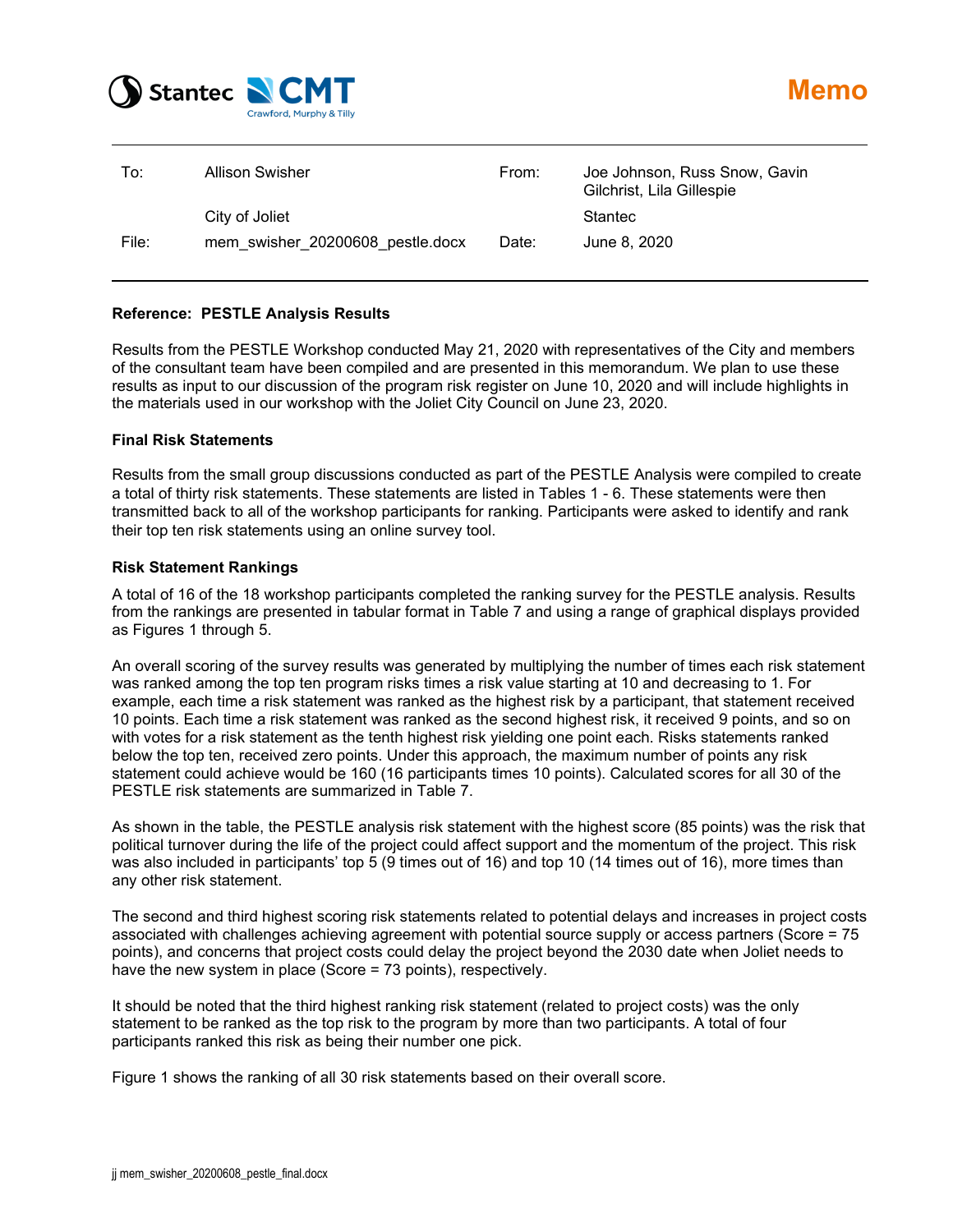June 8, 2020 Allison Swisher Page 2 of 16

#### **Reference: PESTLE Analysis Results**

Figure 2 shows the risk statements in the same rank order but provides additional visibility into the voting that produced the overall scores. Darker segments of each bar represent participant votes that placed a given statement near the top of the risk ranking. Lighter segments indicate votes in a participant's top ten but farther down the scale in terms of importance. Open sections of each bar indicate the number of times a given statement was not included in a participant's top ten list.

Figure 3 illustrates the number of times that risk statements were ranked at the top of a participant's risk list, while Figures 4 and 5 show the number of times that individual risk statements were ranked in a participant's top five (Figure 4) or top ten (Figure 5).

#### **Observations**

The fact that only one risk statement received more than two votes as the highest-ranking risk to the Alternative Water Source Program indicates a high degree of diversity in the views of the PESTLE workshop participants. However, when the ten risk statements ranked highest among the thirty evaluated are considered trends are evident.

- The highest ranking and fifth highest ranking risk statements both reflect concern that non-technical factors could lead to an erosion of support for the program. The Program Team will need to formulate a strategy for continuous and effective engagement of elected officials and presentation of high value, reliable information to these officials and the public so as to develop and sustain strong support.
- The second, eighth, ninth and tenth highest ranking risk statements all reflect concerns related to Joliet's need for external cooperation, support, and approvals to successfully implement the Alternative Water Source Program. The presence of multiple risk statements with this common element among the ten highest ranking concerns highlights the broad understanding that Joliet must work successfully with external entities to make the program successful, and the importance of early, frequent, and focused interactions with external partners, regulators, and stakeholders.
- The third and fourth highest ranking risk statements both include concerns related to project costs. In combination, these two risk statements were ranked by participants as the top risk to the program six times, and both were included in participants' top ten lists a total of ten times. Not surprisingly, program costs are a major source of concern and will need to be monitored, updated, and clearly communicated to decision-makers, rate payers, and other stakeholders at key points during the life of the program.
- Concerns related to the potential impact of delays in gaining commitments from regional partners or delays resulting from technical issues that arise during the planning and design of the project round out the themes represented among the ten highest ranking risk statements from the PESTLE workshop.

Output from this analysis will be used to refine and update the risk register for the Alternative Source Water Program and drive the development of specific risk response strategies.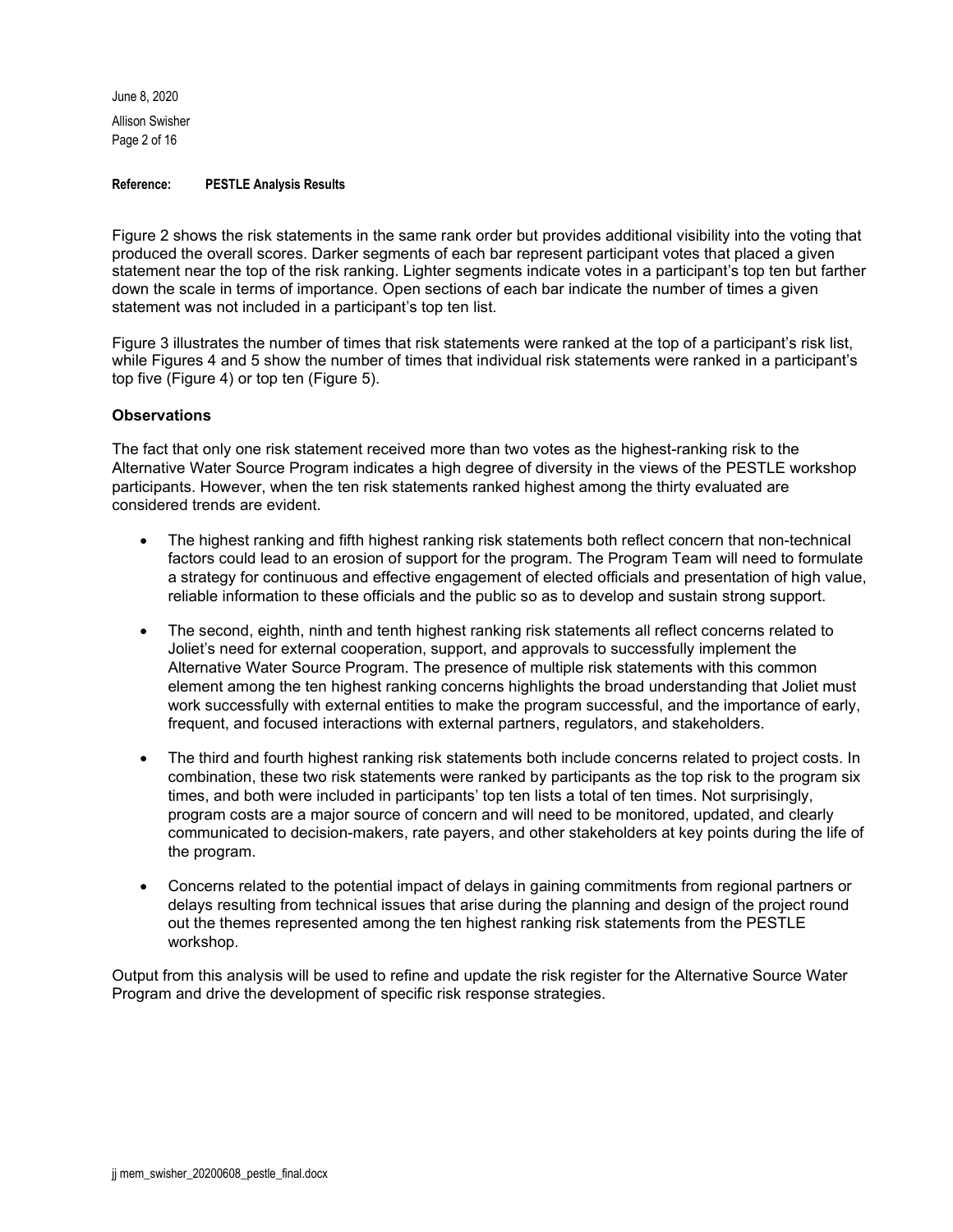June 8, 2020 Allison Swisher Page 3 of 16

**Reference: PESTLE Analysis Results**

## **Table 1 - Joliet AWSP PESTLE Analysis Risk Statements - Political**

| <b>Political</b> | There is a risk associated with not obtaining favorable, timely results due to inability to come<br>to agreement with potential supplier or access provider.                                                                                  |
|------------------|-----------------------------------------------------------------------------------------------------------------------------------------------------------------------------------------------------------------------------------------------|
| <b>Political</b> | Due to the time required for implementation of project, there is a risk of political turnover<br>(internal or external) that could affect political support and slow the momentum of the project.                                             |
| <b>Political</b> | Multiple interest and approval authorities have the ability to impact the momentum of the<br>project by refusing to allow use right-of-way, demanding fees, delaying permit approvals,<br>challenging Illinois' right to Lake Michigan water. |
| <b>Political</b> | There is a risk that regional partners may not be willing/able to commit to a decision that<br>meets Joliet's timeline, impacting either the momentum or cost of the project for Joliet.                                                      |
| <b>Political</b> | If Joliet is not able to maintain constituent support, momentum for project (funding, political<br>support) would be impacted.                                                                                                                |
| <b>Political</b> | If Chicago is selected, the reputation/history of Chicago related to increasing costs and overall<br>control may affect political and constituent support.                                                                                    |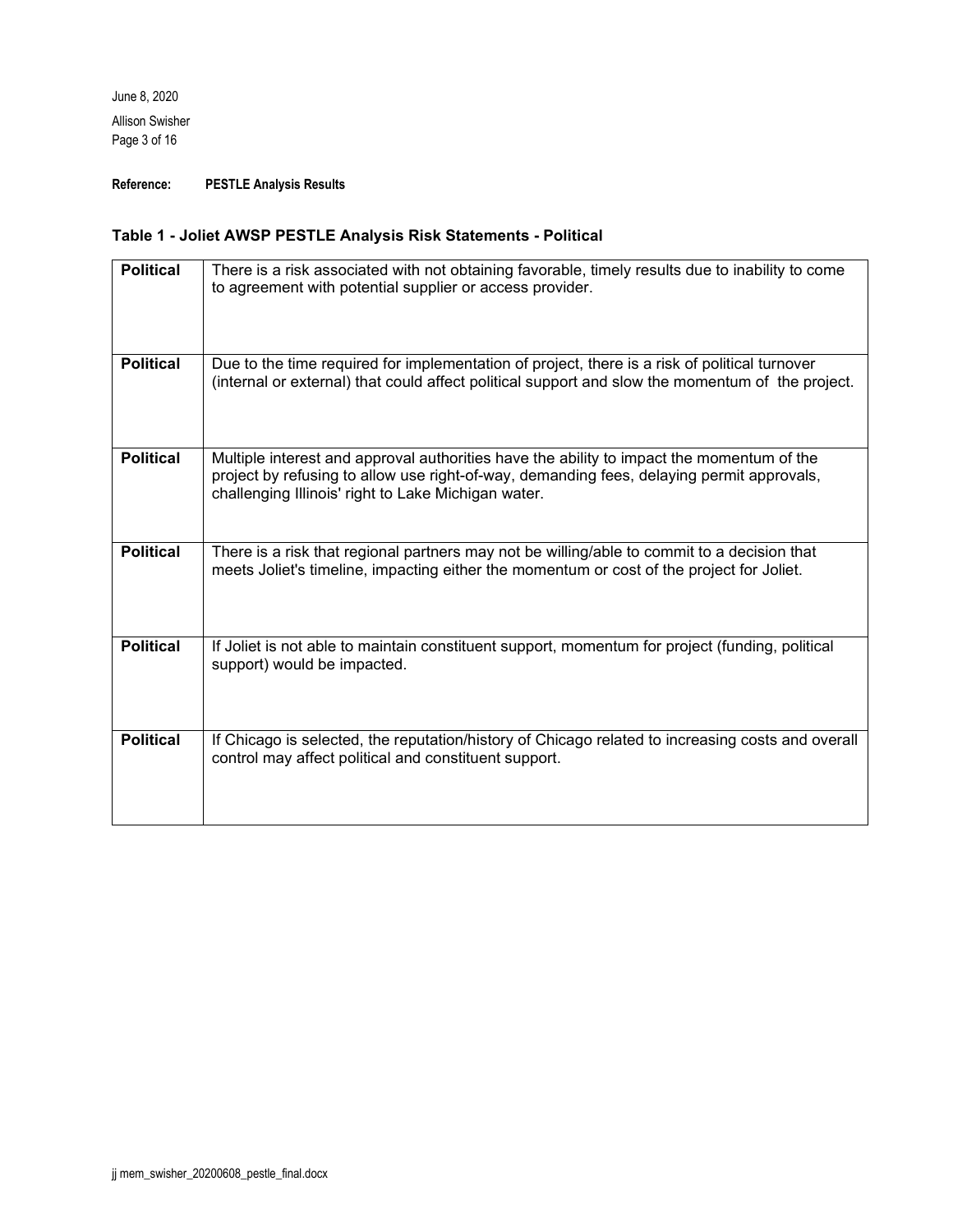June 8, 2020 Allison Swisher Page 4 of 16

**Reference: PESTLE Analysis Results**

## **Table 2 - Joliet AWSP PESTLE Analysis Risk Statements - Economic**

| <b>Economic</b> | If project costs are perceived to be unacceptably high and action is delayed, Joliet will likely<br>not be able to meet maximum day water needs by 2030 or support growth beyond that time.                                                                   |
|-----------------|---------------------------------------------------------------------------------------------------------------------------------------------------------------------------------------------------------------------------------------------------------------|
| Economic        | Escalation in project costs could result in higher than anticipated water rate impacts that could<br>affect affordability for residents as well as City growth, bonding capacity, and ability to fund<br>other needs                                          |
| <b>Economic</b> | If a Chicago supply is selected, and particularly if the Chicago Water System were sold to a<br>private entity, Joliet will have limited to no control over future water rates and future rates<br>could become unaffordable for residents and/or businesses. |
| <b>Economic</b> | If anticipated sources of low interest funding or grants do not materialize, project costs and<br>required future rate changes will increase.                                                                                                                 |
| <b>Economic</b> | The Alternative Water Source Program is so big and costly that it will limit Joliet's ability to<br>finance other needed water and sewer improvements.                                                                                                        |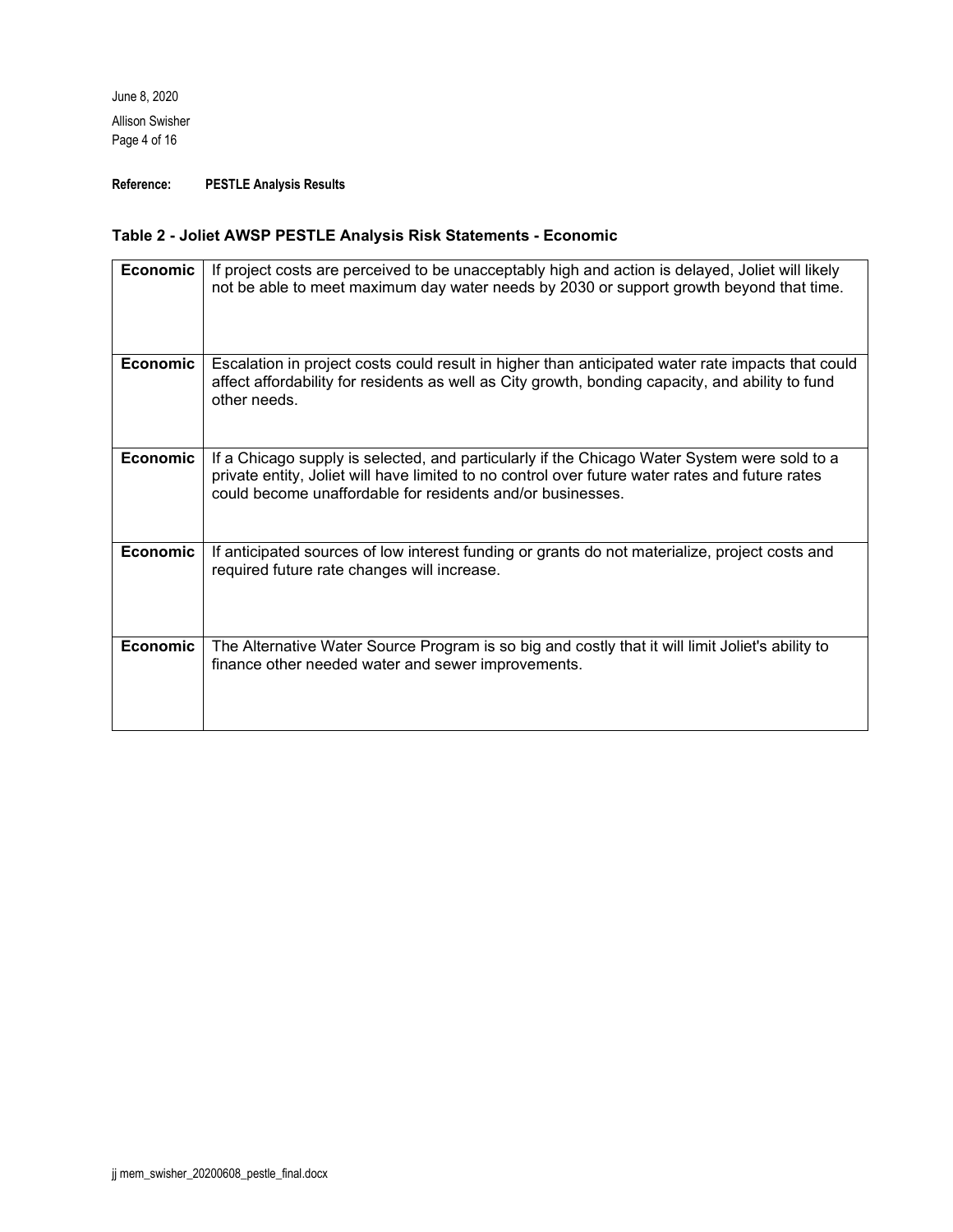June 8, 2020 Allison Swisher Page 5 of 16

**Reference: PESTLE Analysis Results**

## **Table 3 - Joliet AWSP PESTLE Analysis Risk Statements - Social**

| <b>Social</b> | A lack of support from elected officials and/or business leaders leads to a loss of public trust that<br>results in a loss of support for the project.                                                                                                                                                                                       |
|---------------|----------------------------------------------------------------------------------------------------------------------------------------------------------------------------------------------------------------------------------------------------------------------------------------------------------------------------------------------|
| <b>Social</b> | There is a risk that misinformation or poor communication strategy fails to address the diverse<br>needs of groups within the Joliet community and erodes public support for the project.                                                                                                                                                    |
| <b>Social</b> | Differences in the ability of various groups in Joliet to afford water rate increases and the real<br>cost of the project could lead to division within the community and difficulty reaching consensus<br>on critical decisions.                                                                                                            |
| <b>Social</b> | Public support for the project can be eroded if plans for addressing disruption/impacts during<br>construction (noise, dust, traffic, safety, property acquisition), impacts to operations (disruptions<br>to service), and issues associated with drinking water quality (taste, odor, lead) are not defined,<br>communicated, implemented. |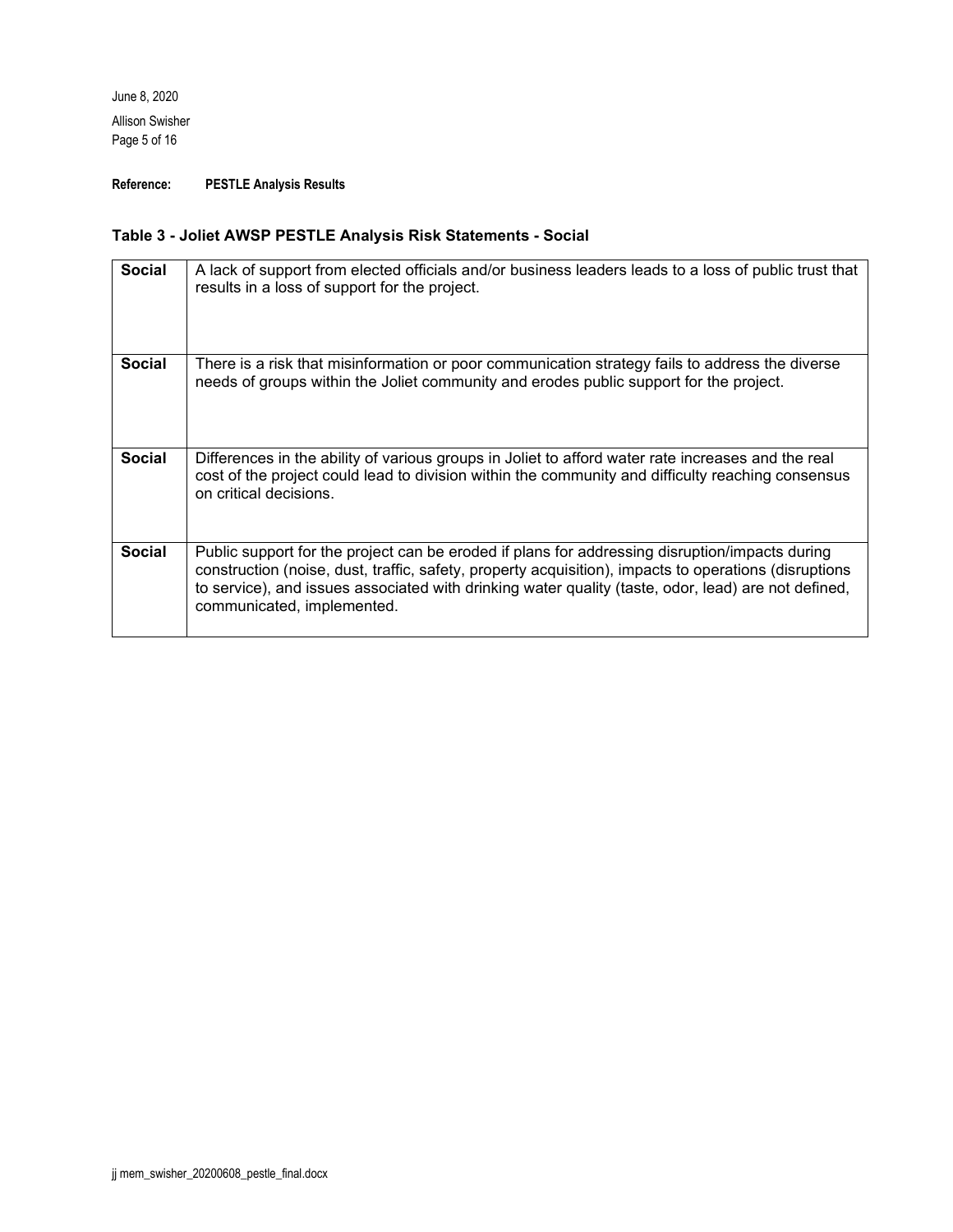June 8, 2020 Allison Swisher Page 6 of 16

**Reference: PESTLE Analysis Results**

## **Table 4 - Joliet AWSP PESTLE Analysis Risk Statements - Technical**

| <b>Tech</b> | Given the scope of the project, complex technical issues that arise during planning and design<br>may require greater than anticipated time and/or effort to address, potentially delaying<br>completion of plans or permitting for elements of the project.                                                                                                                        |
|-------------|-------------------------------------------------------------------------------------------------------------------------------------------------------------------------------------------------------------------------------------------------------------------------------------------------------------------------------------------------------------------------------------|
| <b>Tech</b> | Uncertainty around technical elements of the project such as potential increases in water<br>demands beyond 2050, the success of efforts focused on achieving reductions in non-revenue<br>water, and the true costs associated with long-term operation and maintenance of new water<br>supply infrastructure may result in changes in the final cost of the project to customers. |
| <b>Tech</b> | As discussions with regional partners progress the total water demand to be supplied by Joliet<br>and the geographic distribution of that demand may change, requiring changes to the layout and<br>sizing of infrastructure elements and updates to the total cost of water associated with the<br>alternatives.                                                                   |
| <b>Tech</b> | Detailed considerations that cannot all be anticipated/included in the 2020 transmission main<br>routing analysis may significantly affect the actual time and money required to construct the<br>improvement.                                                                                                                                                                      |
| <b>Tech</b> | Variability in source water quality, conditions within the existing Joliet water distribution system,<br>or water quality regulations may require changes to be made to the proposed water treatment<br>and water source transfer plans to reliably achieve the required/desired level of water quality for<br>Joliet water customers.                                              |
| <b>Tech</b> | Responsibilities and costs associated with the operation and maintenance of major new water<br>supply infrastructure (near and distant from Joliet) may exceed current expectations and require<br>additional investment of local funds into the water system.                                                                                                                      |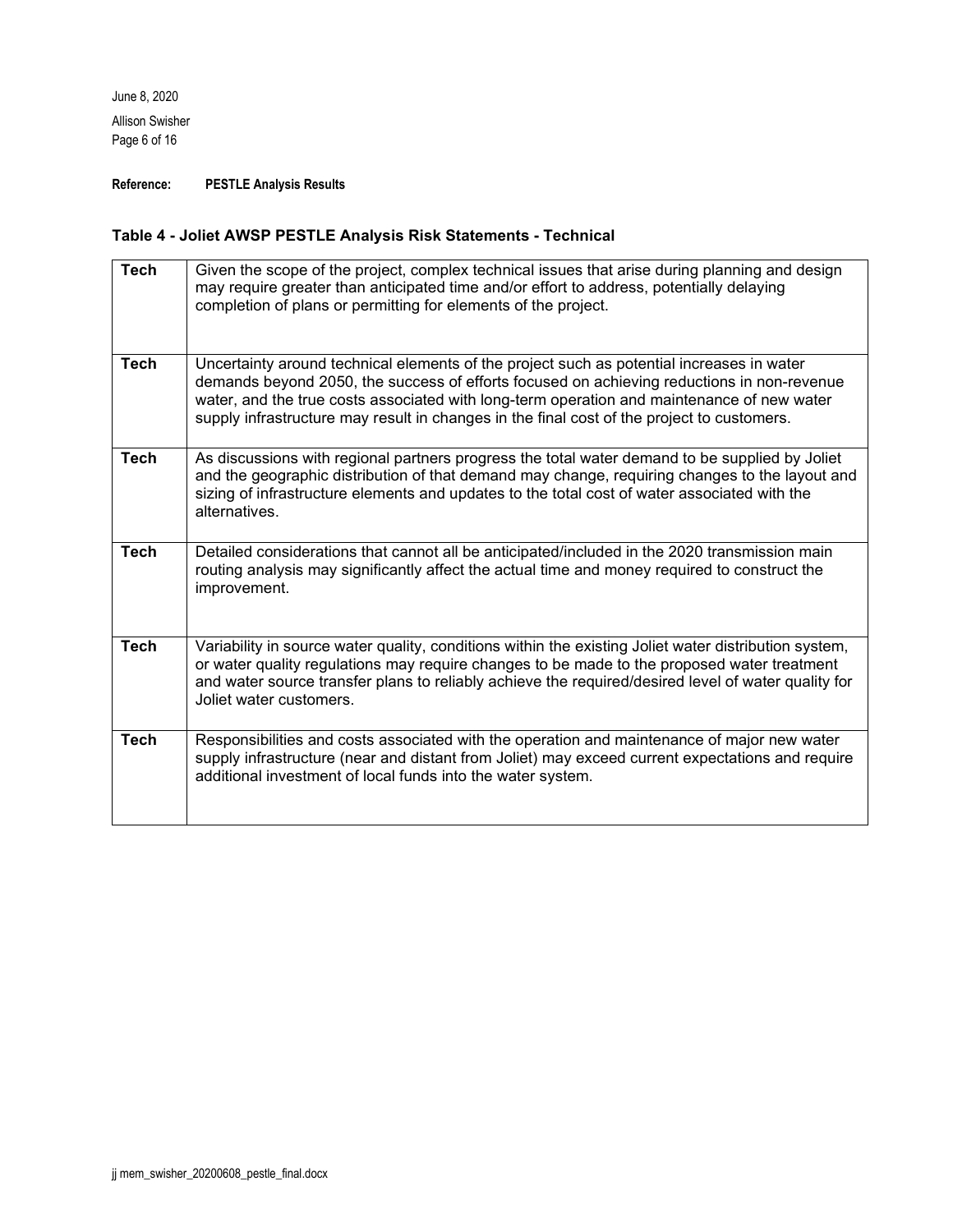June 8, 2020 Allison Swisher Page 7 of 16

**Reference: PESTLE Analysis Results**

## **Table 5 - Joliet AWSP PESTLE Analysis Risk Statements - Legal/Legislative**

| Legal | There is a risk that other states, municipalities, or residents may oppose the project due to their<br>individual concerns, resulting in the need for Joliet to spend more time, effort, and money to<br>advance the project or change its proposed supply location.  |
|-------|-----------------------------------------------------------------------------------------------------------------------------------------------------------------------------------------------------------------------------------------------------------------------|
| Legal | There is a risk of lack of cooperation by potential water source partners due to different regional<br>interests that could potentially impact the time required to craft an acceptable water supply<br>agreement, delaying the project and increasing project costs. |
| Legal | There is a risk that the preferred transmission main alignment may have to be revised due to<br>local resistance or land acquisition/permitting issues thereby increasing project costs and<br>delays.                                                                |
| Legal | There is a risk that an acceptable regional governance structure isn't established in time to avoid<br>difficulties negotiating control and potential legislative requirements and require that Joliet<br>proceed with the project without regional partners.         |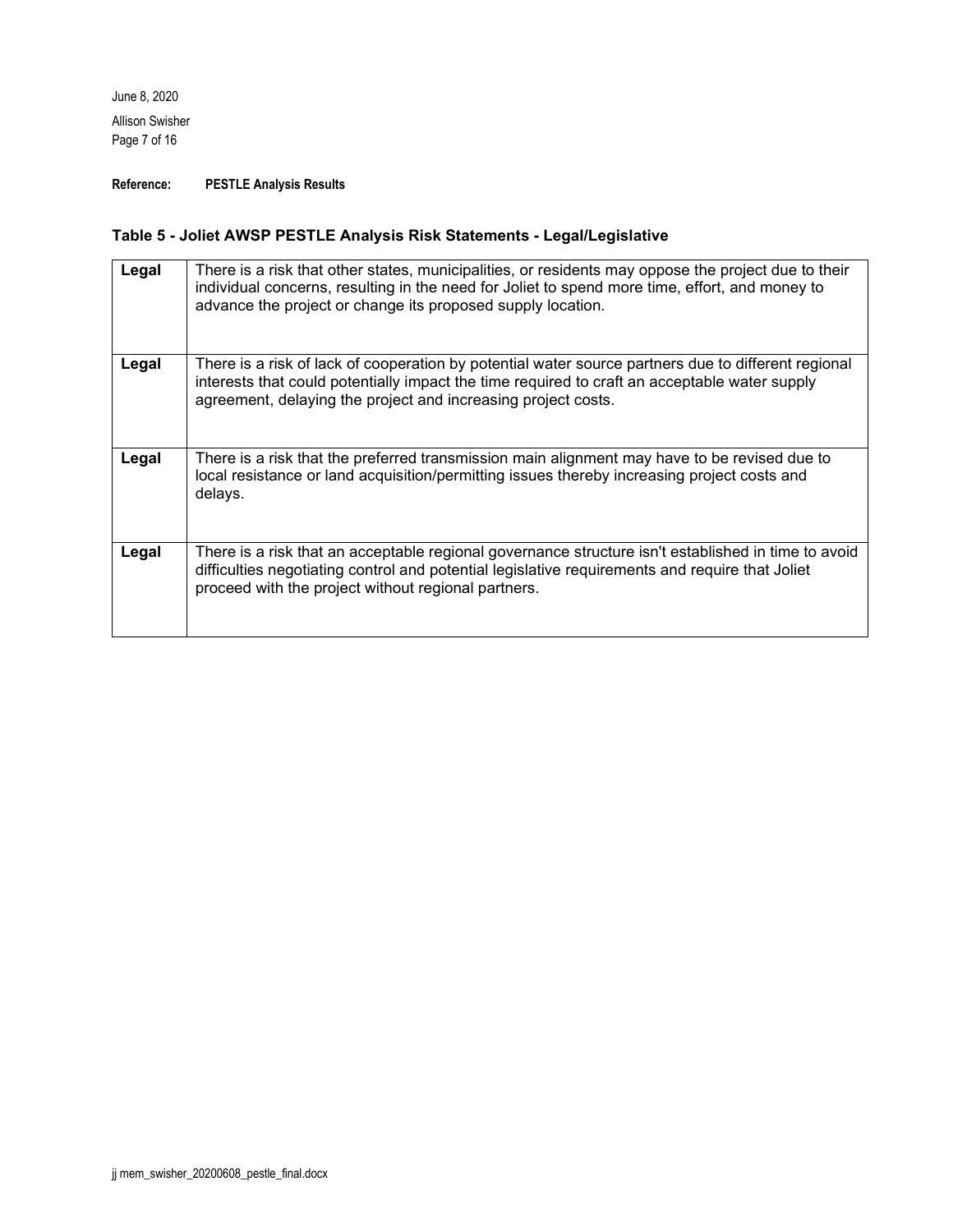June 8, 2020 Allison Swisher Page 8 of 16

**Reference: PESTLE Analysis Results**

## **Table 6 - Joliet AWSP PESTLE Analysis Risk Statements - Environmental**

| Env | There is a risk that Joliet may not be able to secure the necessary permits for construction of<br>project elements due to sensitive environmental issues, substantially delaying the project and<br>increasing costs.                              |
|-----|-----------------------------------------------------------------------------------------------------------------------------------------------------------------------------------------------------------------------------------------------------|
| Env | There is a risk that Joliet might not be able to secure a Lake Michigan allocation due to<br>resistance from external stakeholders or an inability to meet IDNR permit requirements, which<br>would put the project in jeopardy.                    |
| Env | There is a risk of encountering contaminated material during construction, which would delay the<br>project and increase the cost.                                                                                                                  |
| Env | There is a risk that environmental advocacy groups will oppose the project, which could delay it<br>and create a public relations challenge.                                                                                                        |
| Env | There is a risk that Lake Michigan water from the south end of the lake may be difficult to treat<br>and/or could negatively affect the City's water distribution system, creating aesthetic issues<br>(including taste) or public health concerns. |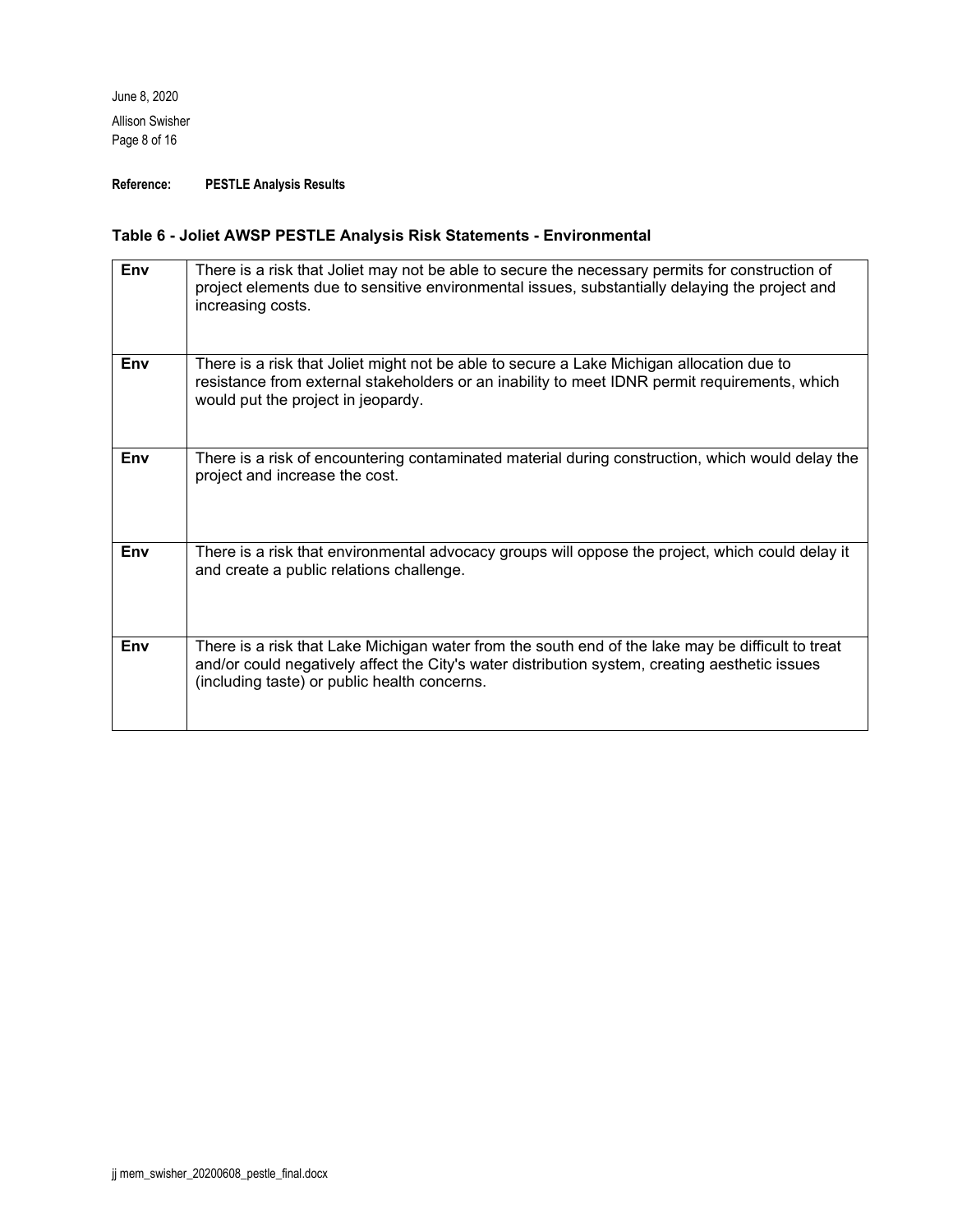### **Table 7 PESTLE Analysis Results Joliet Alternative Water Source Program**

| <b>Risk Statement</b>                                                                                                                                                                                                                                                    | Top 10<br>Only -<br><b>Score</b> | Top 10<br>Only -<br>Average | <b>How Many</b><br>Times 1 | <b>How Many</b><br><b>Times Top</b><br>5 | <b>How Many</b><br><b>Times Top</b><br>10 |
|--------------------------------------------------------------------------------------------------------------------------------------------------------------------------------------------------------------------------------------------------------------------------|----------------------------------|-----------------------------|----------------------------|------------------------------------------|-------------------------------------------|
| Due to the time required for implementation of the project, there is a risk of political<br>turnover (internal or external) that could affect political support and slow the<br>momentum of the project.                                                                 | 85                               | 6.07                        | $\overline{0}$             | 9                                        | 14                                        |
| There is a risk of lack of cooperation by potential water source partners due to<br>different regional interests that could potentially impact the time required to craft an<br>acceptable water supply agreement, delaying the project and increasing project<br>costs. | 75                               | 5.77                        | $\overline{0}$             | 8                                        | 13                                        |
| If project costs are perceived to be unacceptably high and action is delayed, Joliet<br>will likely not be able to meet maximum day water needs by 2030 or support growth<br>beyond that time.                                                                           | 73                               | 7.30                        | $\overline{4}$             | $\overline{7}$                           | 10                                        |
| Escalation in project costs could result in higher than anticipated water rate impacts<br>that could affect affordability for residents as well as City growth, bonding capacity,<br>and ability to fund other needs.                                                    | 69                               | 6.90                        | $\overline{2}$             | 8                                        | 10                                        |
| There is a risk that misinformation or poor communication strategy fails to address<br>the diverse needs of groups within the Joliet community and erodes public support<br>for the project.                                                                             | 61                               | 6.10                        | $\mathbf{1}$               | 6                                        | 10                                        |
| There is a risk that regional partners may not be willing/able to commit to a decision<br>that meets Joliet's timeline, impacting either the momentum or cost of the project for<br>Joliet.                                                                              | 52                               | 5.78                        | $\overline{1}$             | 5                                        | 9                                         |
| Given the scope of the project, complex technical issues that arise during planning<br>and design may require greater than anticipated time and/or effort to address,<br>potentially delaying completion of plans or permitting for elements of the project.             | 47                               | 5.88                        | $\overline{0}$             | $\overline{4}$                           | 8                                         |
| Multiple interest and approval authorities have the ability to impact the momentum of<br>the project by refusing to allow use right-of-way, demanding fees, delaying permit<br>approvals, challenging Illinois' right to Lake Michigan water.                            | 39                               | 5.57                        | $\overline{1}$             | 3                                        | $\overline{7}$                            |
| There is a risk that other states, municipalities, or residents may oppose the project<br>due to their individual concerns, resulting in the need for Joliet to spend more time,<br>effort, and money to advance the project or change its proposed supply location.     | 38                               | 5.43                        | $\mathbf{0}$               | $\overline{4}$                           | $\overline{7}$                            |
| There is a risk that Joliet might not be able to secure a Lake Michigan allocation due<br>to resistance from external stakeholders or an inability to meet IDNR permit<br>requirements, which would put the project in jeopardy.                                         | 31                               | 7.75                        | $\overline{1}$             | 3                                        | $\overline{4}$                            |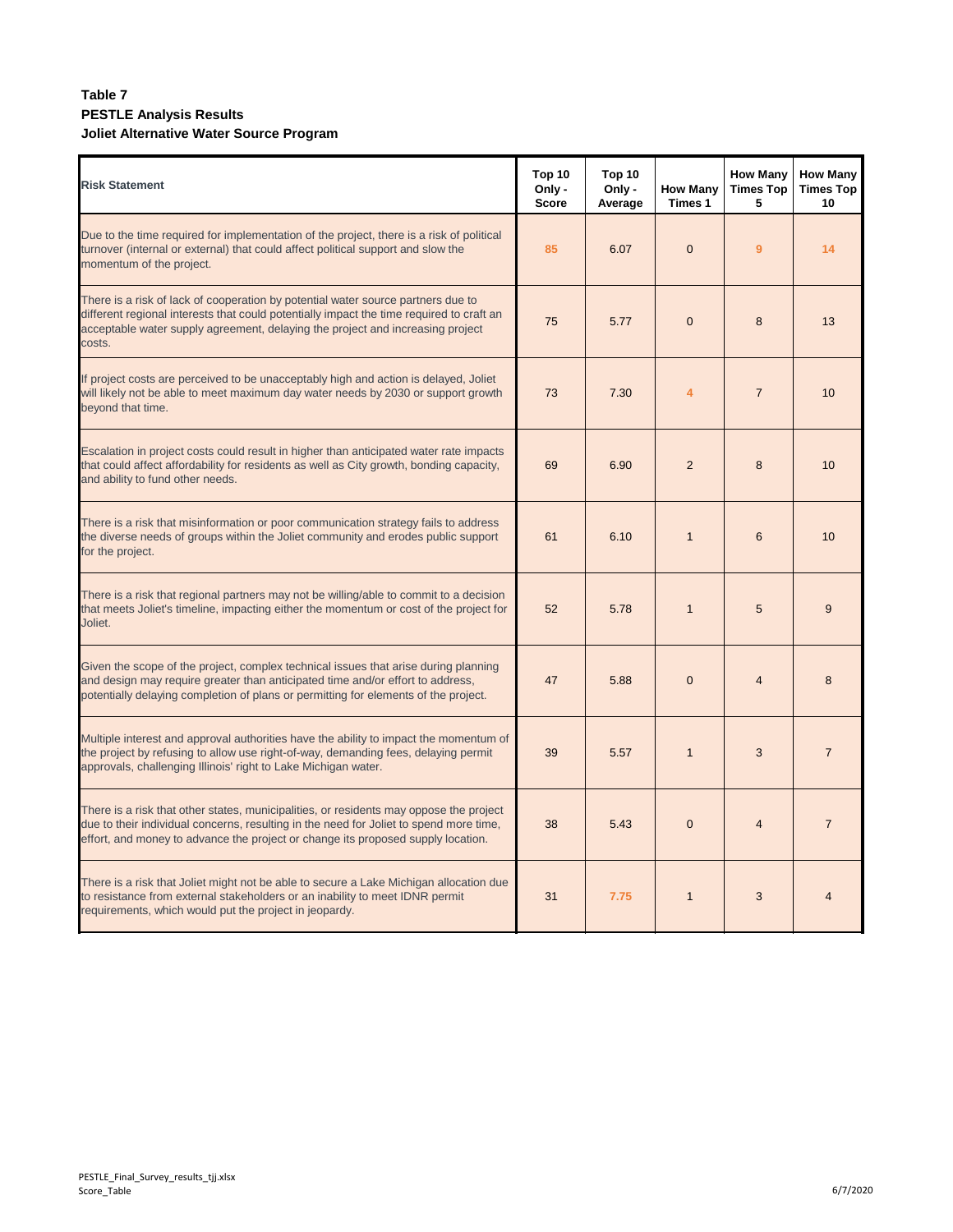### **Table 7 PESTLE Analysis Results Joliet Alternative Water Source Program**

| <b>Risk Statement</b>                                                                                                                                                                                                                                                                                                                                                                  | Top 10<br>Only -<br><b>Score</b> | Top 10<br>Only -<br>Average | <b>How Many</b><br>Times 1 | <b>How Many</b><br><b>Times Top</b><br>5 | <b>How Many</b><br><b>Times Top</b><br>10 |
|----------------------------------------------------------------------------------------------------------------------------------------------------------------------------------------------------------------------------------------------------------------------------------------------------------------------------------------------------------------------------------------|----------------------------------|-----------------------------|----------------------------|------------------------------------------|-------------------------------------------|
| If Joliet is not able to maintain constituent support, momentum for project (funding,<br>political support) would be impacted.                                                                                                                                                                                                                                                         | 30                               | 5.00                        | $\mathbf{0}$               | 2                                        | 6                                         |
| There is a risk that environmental advocacy groups will oppose the project, which<br>could delay it and create a public relations challenge.                                                                                                                                                                                                                                           | 29                               | 4.83                        | $\mathbf{1}$               | 2                                        | 6                                         |
| Responsibilities and costs associated with the operation and maintenance of major<br>new water supply infrastructure (near and distant from Joliet) may exceed current<br>expectations and require additional investment of local funds into the water system.                                                                                                                         | 27                               | 4.50                        | $\mathbf{0}$               | 3                                        | 6                                         |
| If a Chicago supply is selected, and particularly if the Chicago Water System were<br>sold to a private entity, Joliet will have limited to no control over future water rates<br>and future rates could become unaffordable for residents and/or businesses.                                                                                                                          | 24                               | 4.80                        | $\mathbf 0$                | $\overline{2}$                           | 5                                         |
| Differences in the ability of various groups in Joliet to afford water rate increases and<br>the real cost of the project could lead to division within the community and difficulty<br>reaching consensus on critical decisions.                                                                                                                                                      | 21                               | 5.25                        | $\mathbf{1}$               | $\overline{2}$                           | $\overline{\mathbf{4}}$                   |
| There is a risk that the preferred transmission main alignment may have to be<br>revised due to local resistance or land acquisition/permitting issues thereby<br>increasing project costs and delays.                                                                                                                                                                                 | 21                               | 5.25                        | $\mathbf{1}$               | 2                                        | $\overline{4}$                            |
| There is a risk that an acceptable regional governance structure isn't established in<br>time to avoid difficulties negotiating control and potential legislative requirements and<br>require that Joliet proceed with the project without regional partners.                                                                                                                          | 20                               | 3.33                        | $\overline{0}$             | $\mathbf{1}$                             | 6                                         |
| There is a risk that Lake Michigan water from the south end of the lake may be<br>difficult to treat and/or could negatively affect the City's water distribution system,<br>creating aesthetic issues (including taste) or public health concerns.                                                                                                                                    | 19                               | 4.75                        | $\mathbf{1}$               | $\mathbf{1}$                             | $\overline{4}$                            |
| As discussions with regional partners progress the total water demand to be supplied<br>by Joliet and the geographic distribution of that demand may change, requiring<br>changes to the layout and sizing of infrastructure elements and updates to the total<br>cost of water associated with the alternatives.                                                                      | 17                               | 3.40                        | $\overline{0}$             | $\mathbf{1}$                             | 5                                         |
| Uncertainty around technical elements of the project such as potential increases in<br>water demands beyond 2050, the success of efforts focused on achieving reductions<br>in non-revenue water, and the true costs associated with long-term operation and<br>maintenance of new water supply infrastructure may result in changes in the final<br>cost of the project to customers. | 16                               | 5.33                        | $\mathbf 0$                | 2                                        | 3                                         |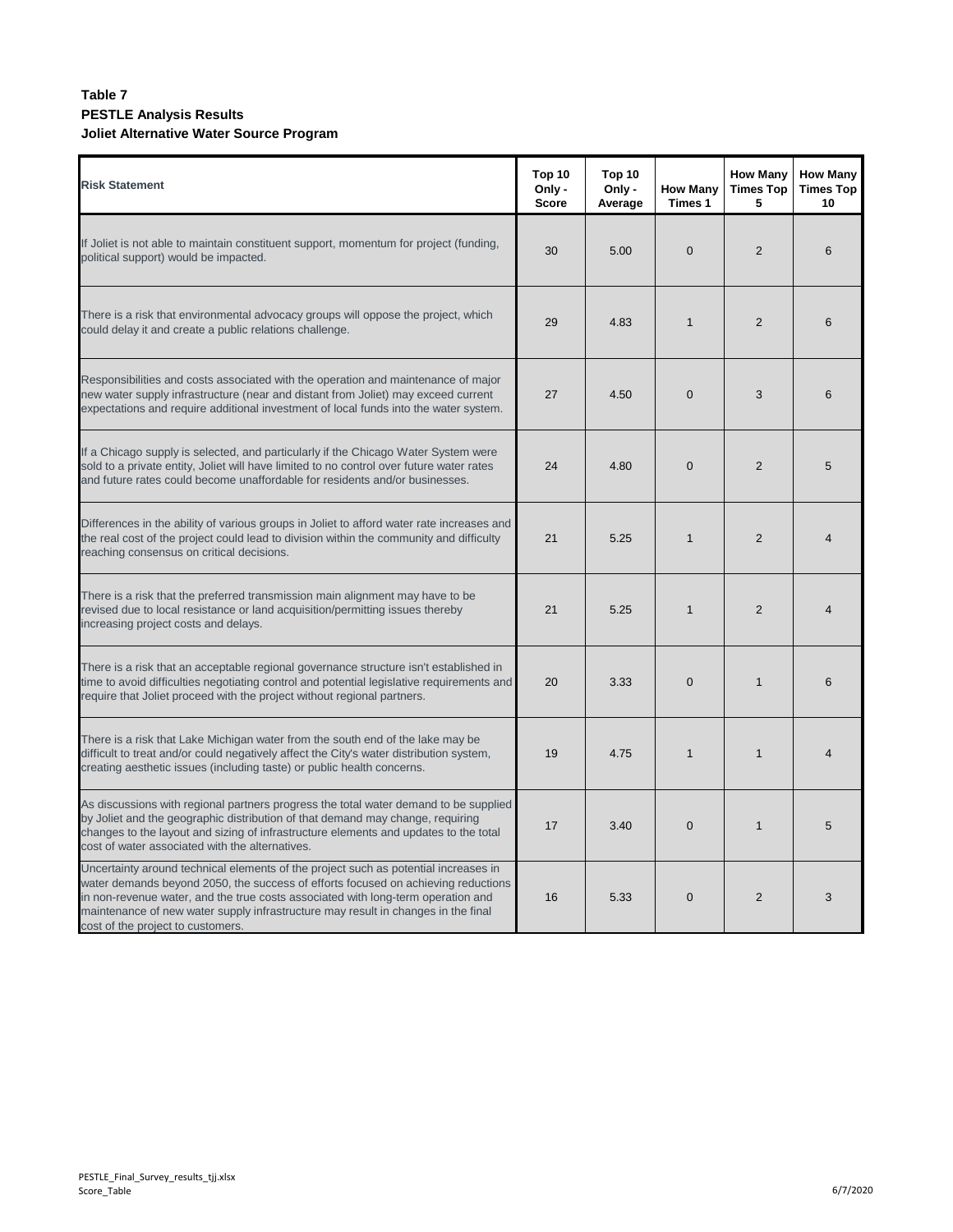### **Table 7 PESTLE Analysis Results Joliet Alternative Water Source Program**

| <b>Risk Statement</b>                                                                                                                                                                                                                                                                                                                               | Top 10<br>Only -<br><b>Score</b> | Top 10<br>Only -<br>Average | <b>How Many</b><br>Times 1 | <b>How Many</b><br><b>Times Top</b><br>5 | <b>How Many</b><br><b>Times Top</b><br>10 |
|-----------------------------------------------------------------------------------------------------------------------------------------------------------------------------------------------------------------------------------------------------------------------------------------------------------------------------------------------------|----------------------------------|-----------------------------|----------------------------|------------------------------------------|-------------------------------------------|
| A lack of support from elected officials and/or business leaders leads to a loss of<br>public trust that results in a loss of support for the project.                                                                                                                                                                                              | 15                               | 5.00                        | $\mathbf 0$                | $\mathbf{1}$                             | 3                                         |
| There is a risk associated with not obtaining favorable, timely results due to inability<br>to come to agreement with potential supplier or access provider.                                                                                                                                                                                        | 14                               | 7.00                        | $\mathbf 0$                | $\mathbf{1}$                             | $\overline{2}$                            |
| Variability in source water quality, conditions within the existing Joliet water<br>distribution system, or water quality regulations may require changes to be made to<br>the proposed water treatment and water source transfer plans to reliably achieve the<br>required/desired level of water quality for Joliet water customers.              | 13                               | 6.50                        | $\mathbf{1}$               | $\mathbf{1}$                             | $\overline{2}$                            |
| Public support for the project can be eroded if plans for addressing<br>disruption/impacts during construction (noise, dust, traffic, safety, property<br>acquisition), impacts to operations (disruptions to service), and issues associated<br>with drinking water quality (taste, odor, lead) are not defined, communicated, and<br>implemented. | 12                               | 6.00                        | $\mathbf 0$                | $\mathbf{1}$                             | $\overline{2}$                            |
| If Chicago is selected, the reputation/history of Chicago related to increasing costs<br>and overall control may affect political and constituent support.                                                                                                                                                                                          | 11                               | 5.50                        | $\mathbf{1}$               | $\mathbf{1}$                             | $\overline{2}$                            |
| The Alternative Water Source Program is so big and costly that it will limit Joliet's<br>ability to finance other needed water and sewer improvements.                                                                                                                                                                                              | 8                                | 2.67                        | $\Omega$                   | $\Omega$                                 | 3                                         |
| If anticipated sources of low interest funding or grants do not materialize, project<br>costs and required future rate changes will increase.                                                                                                                                                                                                       | 6                                | 3.00                        | $\mathbf 0$                | $\Omega$                                 | $\overline{2}$                            |
| There is a risk that Joliet may not be able to secure the necessary permits for<br>construction of project elements due to sensitive environmental issues, substantially<br>delaying the project and increasing costs.                                                                                                                              | 5                                | 5.00                        | $\Omega$                   | $\Omega$                                 | $\mathbf{1}$                              |
| There is a risk of encountering contaminated material during construction, which<br>would delay the project and increase the cost.                                                                                                                                                                                                                  | 1                                | 1.00                        | $\mathbf 0$                | $\Omega$                                 | $\mathbf{1}$                              |
| Detailed considerations that cannot all be anticipated/included in the 2020<br>transmission main routing analysis may significantly affect the actual time and money<br>required to construct the improvement.                                                                                                                                      | 1                                | 1.00                        | 0                          | $\mathbf 0$                              | $\mathbf{1}$                              |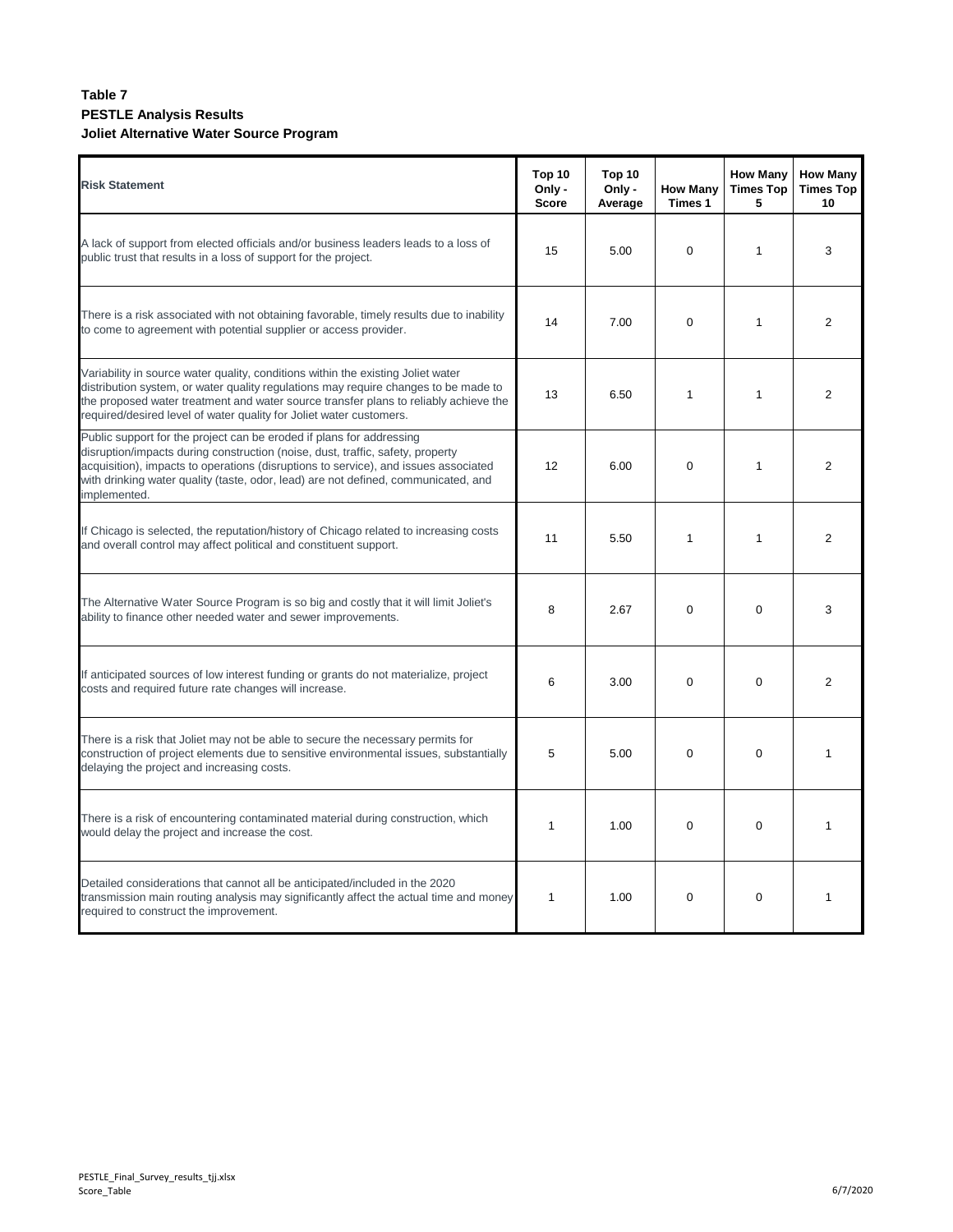| Overall Score Calculated from Statement Rankings (Maximum Possible = 160)                                                                                                                                                                                             |          |    |    |    |    |                      |
|-----------------------------------------------------------------------------------------------------------------------------------------------------------------------------------------------------------------------------------------------------------------------|----------|----|----|----|----|----------------------|
| Due to the time required for implementation of the project, there is a risk of political turnover (internal or external) that could affect political support and slow<br>the momentum of the project.                                                                 |          |    |    |    |    |                      |
| There is a risk of lack of cooperation by potential water source partners due to different regional interests that could potentially impact the time required to craft<br>an acceptable water supply agreement, delaying the project and increasing project costs.    |          |    |    |    |    |                      |
| If project costs are perceived to be unacceptably high and action is delayed, Joliet will likely not be able to meet maximum day water needs by 2030 or support<br>growth beyond that time.                                                                           |          |    |    |    |    |                      |
| Escalation in project costs could result in higher than anticipated water rate impacts that could affect affordability for residents as well as City growth, bonding<br>capacity, and ability to fund other needs.                                                    |          |    |    |    |    |                      |
| There is a risk that misinformation or poor communication strategy fails to address the diverse needs of groups within the Joliet community and erodes public<br>support for the project.                                                                             |          |    |    |    |    |                      |
| There is a risk that regional partners may not be willing/able to commit to a decision that meets Joliet's timeline, impacting either the momentum or cost of the<br>project for Joliet.                                                                              |          |    |    |    |    |                      |
| Given the scope of the project, complex technical issues that arise during planning and design may require greater than anticipated time and/or effort to address,<br>potentially delaying completion of plans or permitting for elements of the project.             |          |    |    |    |    |                      |
| Multiple interest and approval authorities have the ability to impact the momentum of the project by refusing to allow use right-of-way, demanding fees,<br>delaying permit approvals, challenging Illinois' right to Lake Michigan water.                            |          |    |    |    |    |                      |
| There is a risk that other states, municipalities, or residents may oppose the project due to their individual concerns, resulting in the need for Joliet to spend more<br>time, effort, and money to advance the project or change its proposed supply location.     |          |    |    |    |    |                      |
| There is a risk that Joliet might not be able to secure a Lake Michigan allocation due to resistance from external stakeholders or an inability to meet IDNR permit<br>requirements, which would put the project in jeopardy.                                         |          |    |    |    |    |                      |
| If Joliet is not able to maintain constituent support, momentum for project (funding, political support) would be impacted.                                                                                                                                           |          |    |    |    |    |                      |
| There is a risk that environmental advocacy groups will oppose the project, which could delay it and create a public relations challenge.                                                                                                                             |          |    |    |    |    |                      |
| Responsibilities and costs associated with the operation and maintenance of major new water supply infrastructure (near and distant from Joliet) may exceed                                                                                                           |          |    |    |    |    |                      |
| current expectations and require additional investment of local funds into the water system.<br>If a Chicago supply is selected, and particularly if the Chicago Water System were sold to a private entity, Joliet will have limited to no control over future water |          |    |    |    |    |                      |
| rates and future rates could become unaffordable for residents and/or businesses.<br>There is a risk that the preferred transmission main alignment may have to be revised due to local resistance or land acquisition/permitting issues thereby                      |          |    |    |    |    |                      |
| increasing project costs and delays.<br>Differences in the ability of various groups in Joliet to afford water rate increases and the real cost of the project could lead to division within the community and                                                        |          |    |    |    |    |                      |
| difficulty reaching consensus on critical decisions.<br>There is a risk that an acceptable regional governance structure isn't established in time to avoid difficulties negotiating control and potential legislative                                                |          |    |    |    |    |                      |
| requirements and require that Joliet proceed with the project without regional partners.<br>There is a risk that Lake Michigan water from the south end of the lake may be difficult to treat and/or could negatively affect the City's water distribution system,    |          |    |    |    |    |                      |
| creating aesthetic issues (including taste) or public health concerns.<br>As discussions with regional partners progress the total water demand to be supplied by Joliet and the geographic distribution of that demand may change,                                   |          |    |    |    |    |                      |
| requiring changes to the layout and sizing of infrastructure elements and updates to the total cost of<br>Uncertainty around technical elements of the project such as potential increases in water demands beyond 2050, the success of efforts focused on achieving  |          |    |    |    |    |                      |
| reductions in non-revenue water, and the true costs associated with long-term operation and maintenan<br>A lack of support from elected officials and/or business leaders leads to a loss of public trust that results in a loss of support for the project.          |          |    |    |    |    |                      |
| There is a risk associated with not obtaining favorable, timely results due to inability to come to agreement with potential supplier or access provider.                                                                                                             |          |    |    |    |    |                      |
| Variability in source water quality, conditions within the existing Joliet water distribution system, or water quality regulations may require changes to be made to                                                                                                  |          |    |    |    |    |                      |
| the proposed water treatment and water source transfer plans to reliably achieve the requir<br>Public support for the project can be eroded if plans for addressing disruption/impacts during construction (noise, dust, traffic, safety, property acquisition),      |          |    |    |    |    |                      |
| impacts to operations (disruptions to service), and issues associated with drinking water qual<br>If Chicago is selected, the reputation/history of Chicago related to increasing costs and overall control may affect political and constituent support.             |          |    |    |    |    |                      |
| The Alternative Water Source Program is so big and costly that it will limit Joliet's ability to finance other needed water and sewer improvements.                                                                                                                   |          |    |    |    |    |                      |
| If anticipated sources of low interest funding or grants do not materialize, project costs and required future rate changes will increase.                                                                                                                            |          |    |    |    |    |                      |
| There is a risk that Joliet may not be able to secure the necessary permits for construction of project elements due to sensitive environmental issues, substantially                                                                                                 |          |    |    |    |    |                      |
| delaying the project and increasing costs.<br>Detailed considerations that cannot all be anticipated/included in the 2020 transmission main routing analysis may significantly affect the actual time and money<br>required to construct the improvement.             |          |    |    |    |    |                      |
| There is a risk of encountering contaminated material during construction, which would delay the project and increase the cost.                                                                                                                                       |          |    |    |    |    |                      |
|                                                                                                                                                                                                                                                                       | $\bf{0}$ | 10 | 20 | 30 | 40 | 50                   |
|                                                                                                                                                                                                                                                                       |          |    |    |    |    | <b>Overall Score</b> |

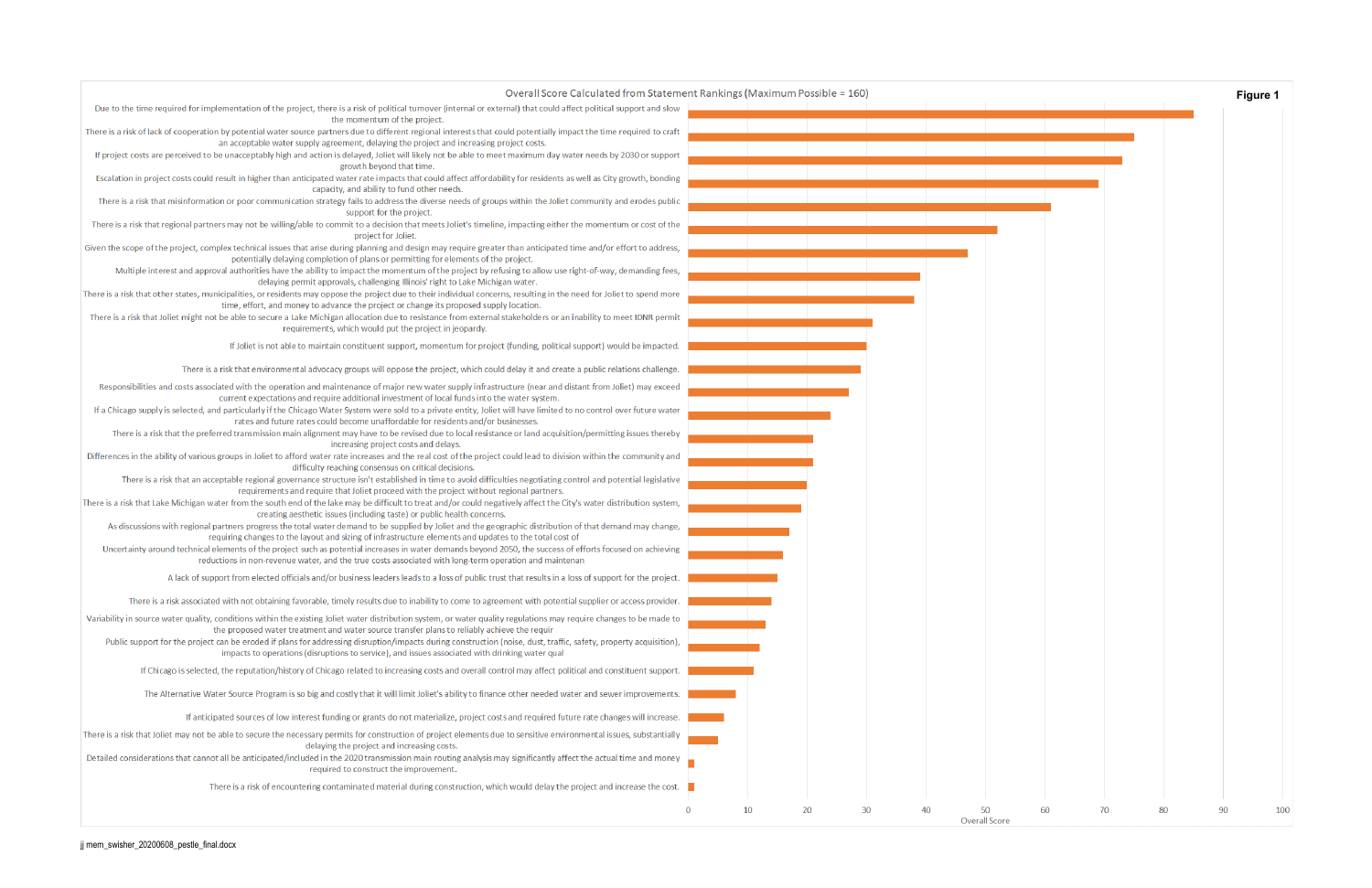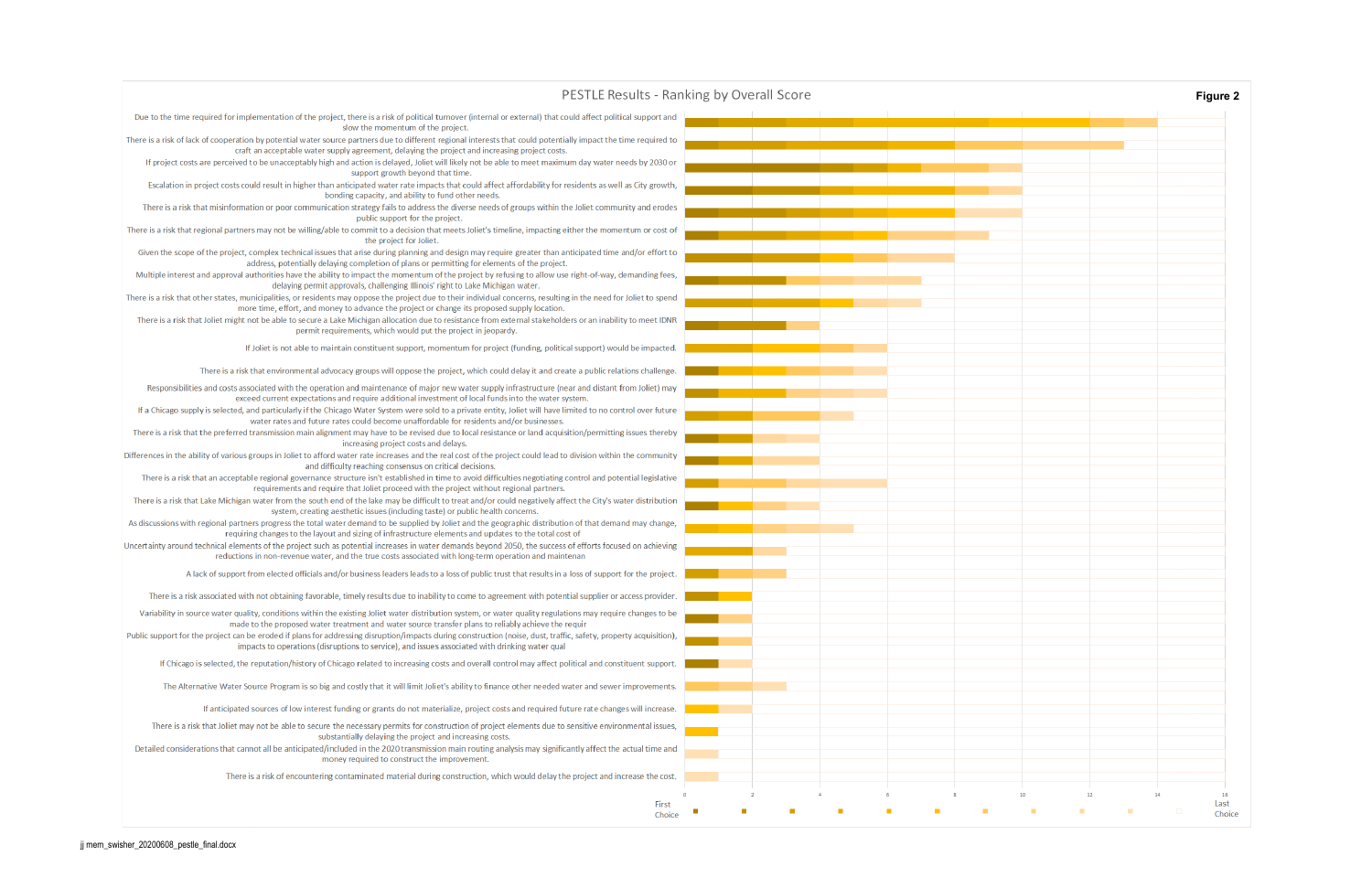# Statements that Received a Ranking of #1

| If project costs are perceived to be unacceptably high and action is delayed, Joliet will likely not be able to meet maximum day water needs by<br>2030 or support growth beyond that time.                                                                         |              |             |
|---------------------------------------------------------------------------------------------------------------------------------------------------------------------------------------------------------------------------------------------------------------------|--------------|-------------|
| Escalation in project costs could result in higher than anticipated water rate impacts that could affect affordability for residents as well as City<br>growth, bonding capacity, and ability to fund other needs.                                                  |              |             |
| There is a risk that regional partners may not be willing/able to commit to a decision that meets Joliet's timeline, impacting either the<br>momentum or cost of the project for Joliet.                                                                            |              |             |
| There is a risk that misinformation or poor communication strategy fails to address the diverse needs of groups within the Joliet community<br>and erodes public support for the project.                                                                           |              |             |
| There is a risk that environmental advocacy groups will oppose the project, which could delay it and create a public relations challenge.                                                                                                                           |              |             |
| There is a risk that Lake Michigan water from the south end of the lake may be difficult to treat and/or could negatively affect the City's water<br>distribution system, creating aesthetic issues (including taste) or public health concerns.                    |              |             |
| Multiple interest and approval authorities have the ability to impact the momentum of the project by refusing to allow use right-of-way,<br>demanding fees, delaying permit approvals, challenging Illinois' right to Lake Michigan water.                          |              |             |
| There is a risk that Joliet might not be able to secure a Lake Michigan allocation due to resistance from external stakeholders or an inability to<br>meet IDNR permit requirements, which would put the project in jeopardy.                                       |              |             |
| There is a risk that the preferred transmission main alignment may have to be revised due to local resistance or land acquisition/permitting<br>issues thereby increasing project costs and delays.                                                                 |              |             |
| Differences in the ability of various groups in Joliet to afford water rate increases and the real cost of the project could lead to division within<br>the community and difficulty reaching consensus on critical decisions.                                      |              |             |
| If Chicago is selected, the reputation/history of Chicago related to increasing costs and overall control may affect political and constituent<br>support.                                                                                                          |              |             |
| Variability in source water quality, conditions within the existing Joliet water distribution system, or water quality regulations may require<br>changes to be made to the proposed water treatment and water source transfer plans to reliably achieve the requir |              |             |
|                                                                                                                                                                                                                                                                     | $\mathbf{0}$ | Number of T |

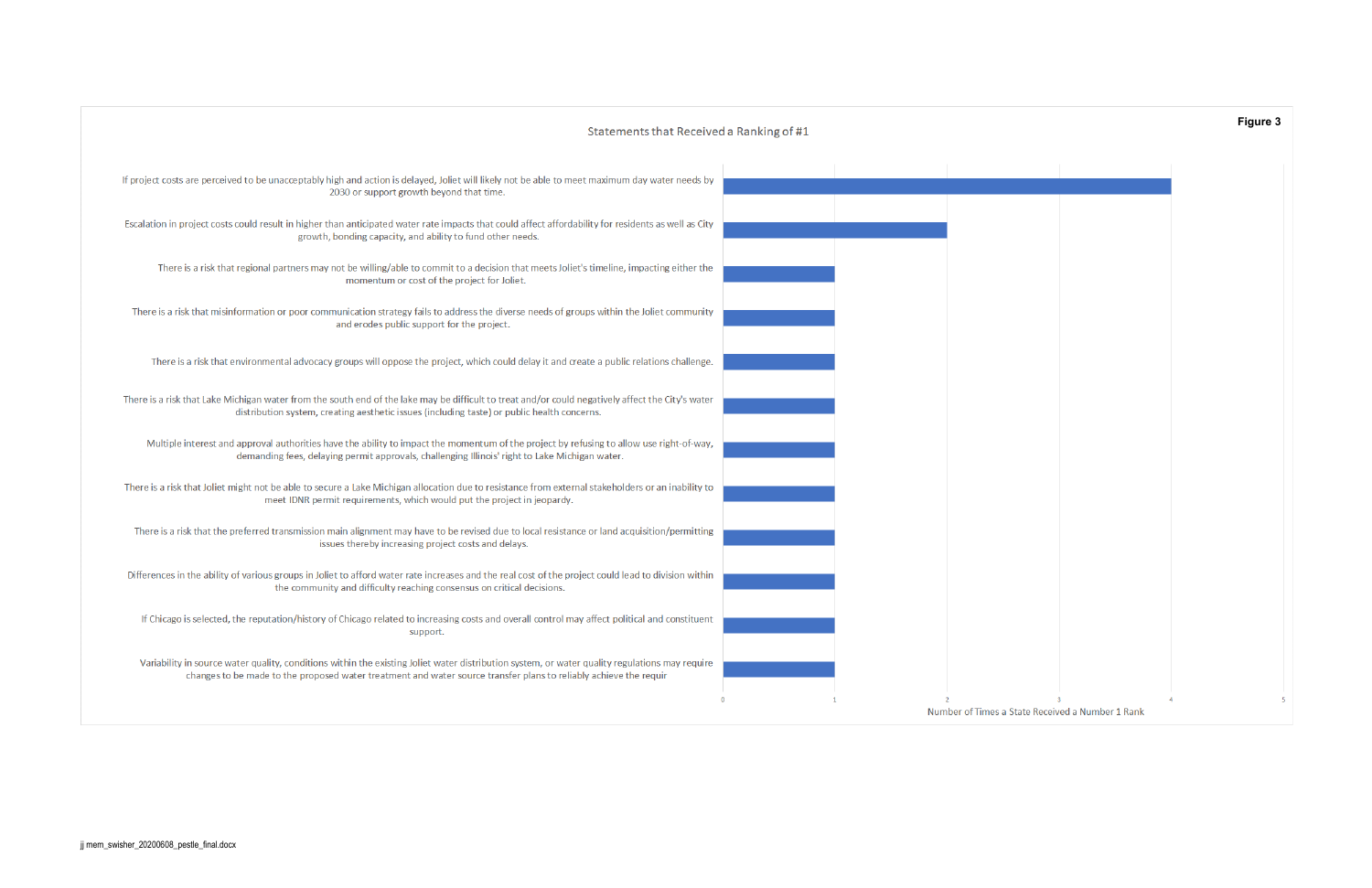## Statements Ranked as one of the Top 5 Risks

| Due to the time required for implementation of the project, there is a risk of political turnover (internal or external) that could affect political<br>support and slow the momentum of the project.                                                              |                               |
|--------------------------------------------------------------------------------------------------------------------------------------------------------------------------------------------------------------------------------------------------------------------|-------------------------------|
| There is a risk of lack of cooperation by potential water source partners due to different regional interests that could potentially impact the<br>time required to craft an acceptable water supply agreement, delaying the project and increasing project costs. |                               |
| Escalation in project costs could result in higher than anticipated water rate impacts that could affect affordability for residents as well as City<br>growth, bonding capacity, and ability to fund other needs.                                                 |                               |
| If project costs are perceived to be unacceptably high and action is delayed, Joliet will likely not be able to meet maximum day water needs by<br>2030 or support growth beyond that time.                                                                        |                               |
| There is a risk that misinformation or poor communication strategy fails to address the diverse needs of groups within the Joliet community<br>and erodes public support for the project.                                                                          |                               |
| There is a risk that regional partners may not be willing/able to commit to a decision that meets Joliet's timeline, impacting either the<br>momentum or cost of the project for Joliet.                                                                           |                               |
| Given the scope of the project, complex technical issues that arise during planning and design may require greater than anticipated time<br>and/or effort to address, potentially delaying completion of plans or permitting for elements of the project.          |                               |
| There is a risk that other states, municipalities, or residents may oppose the project due to their individual concerns, resulting in the need for<br>Joliet to spend more time, effort, and money to advance the project or change its proposed supply location.  |                               |
| Responsibilities and costs associated with the operation and maintenance of major new water supply infrastructure (near and distant from<br>Joliet) may exceed current expectations and require additional investment of local funds into the water system.        |                               |
| Multiple interest and approval authorities have the ability to impact the momentum of the project by refusing to allow use right-of-way,<br>demanding fees, delaying permit approvals, challenging Illinois' right to Lake Michigan water.                         |                               |
| There is a risk that Joliet might not be able to secure a Lake Michigan allocation due to resistance from external stakeholders or an inability to<br>meet IDNR permit requirements, which would put the project in jeopardy.                                      |                               |
|                                                                                                                                                                                                                                                                    | Number of Times a Statement v |